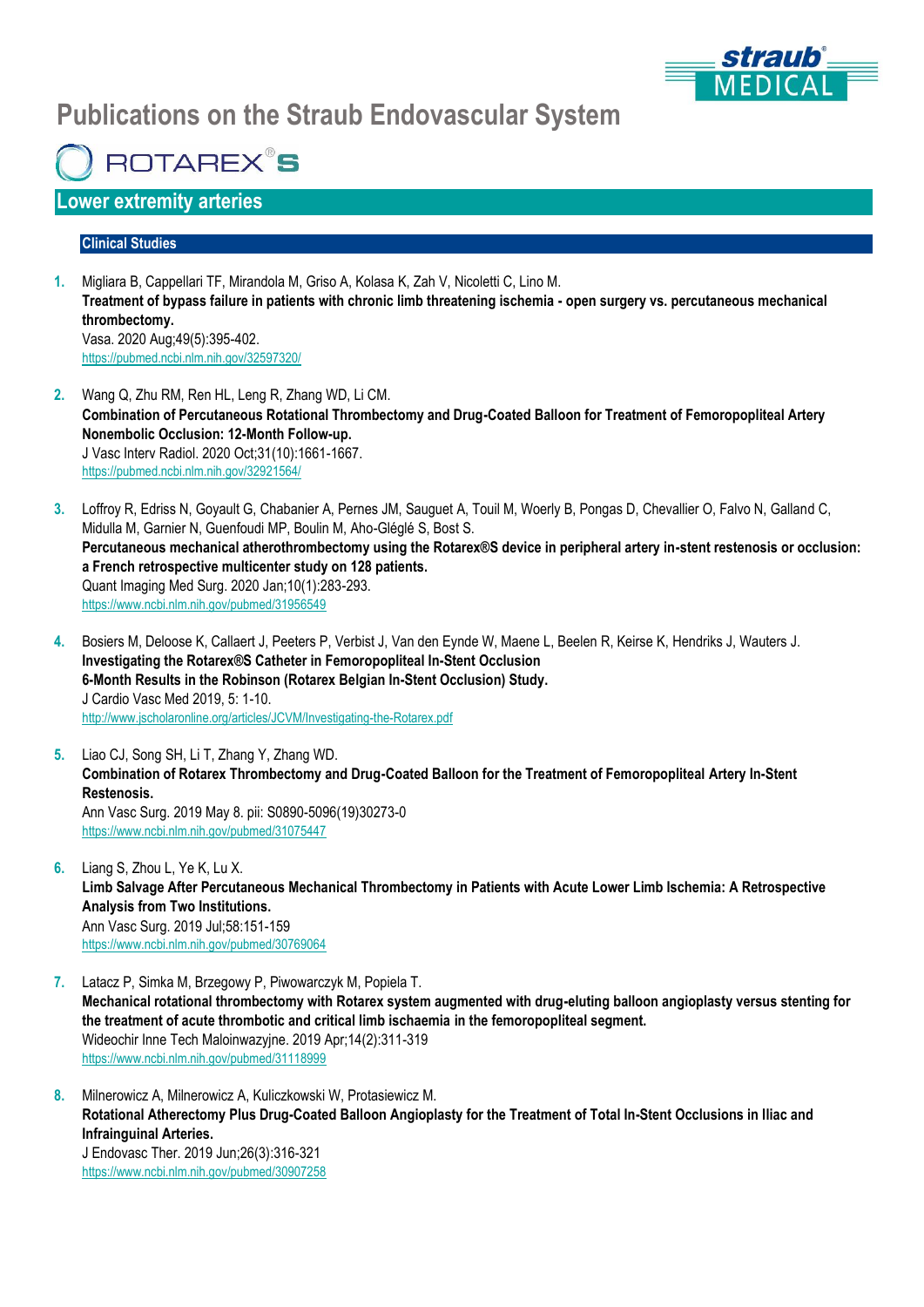

- **9.** Bulvas M, Sommerová Z, Vaněk I, Weiss J. **Prospective Single-Arm Trial of Endovascular Mechanical Debulking as Initial Therapy in Patients With Acute and Subacute Lower Limb Ischemia: One-Year Outcomes.** J Endovasc Ther. 2019 Jun;26(3):291-301 <https://www.ncbi.nlm.nih.gov/pubmed/30955402>
- **10.** Vorwerk D, Triebe S, Ziegler S, Ruppert V. **Percutaneous Mechanical Thromboembolectomy in Acute Lower Limb Ischemia.** Cardiovasc Intervent Radiol. 2019 Feb;42(2):178-185 <https://www.ncbi.nlm.nih.gov/pubmed/30488304>
- **11.** Liu J, Li T, Huang W, Zhao N, Liu H, Zhao H, Wang H. **Percutaneous mechanical thrombectomy using Rotarex catheter in peripheral artery occlusion diseases - Experience from a single center.** Vascular. 2019 Apr;27(2):199-203 <https://www.ncbi.nlm.nih.gov/pubmed/30458685>
- **12.** Freitas B, Steiner S, Bausback Y, Branzan D, Ulrich M, Bräunlich S, Schmidt A, Scheinert D. **Rotarex Mechanical Debulking in Acute and Subacute Arterial Lesions: Single-Center Experience with 525 Patients.** Angiology. 2017 Mar;68(3):233-241. <http://www.ncbi.nlm.nih.gov/pubmed/27194755>
- **13.** Heller S, Lubanda JC, Varejka P, Chochola M, Prochazka P, Rucka D, Kuchynkova S, Horakova J, Linhart A. **Percutaneous Mechanical Thrombectomy Using Rotarex®S Device in Acute Limb Ischemia in Infrainguinal Occlusions.** Biomed Res Int. 2017;2017:2362769. <https://www.ncbi.nlm.nih.gov/pmc/articles/PMC5438831/pdf/BMRI2017-2362769.pdf>
- **14.** Kronlage M, Printz I, Vogel B, Blessing E, Müller OJ, Katus HA, Erbel C. **A comparative study on endovascular treatment of (sub)acute critical limb ischemia: mechanical thrombectomy vs thrombolysis.** Drug Des Devel Ther. 2017 Apr 18;11:1233-1241. <https://www.ncbi.nlm.nih.gov/pubmed/28458517>
- **15.** Stanek F, Ouhrabkova R, Prochazka D. **Percutaneous mechanical thrombectomy in the treatment of acute and subacute occlusions of the peripheral arteries and bypasses.** Vasa. 2016 Jan;45(1):49-56. <https://www.ncbi.nlm.nih.gov/pubmed/26986710>
- **16.** Scheer F, Lüdtke CW, Kamusella P, Wiggermann P, Vieweg H, Schlöricke E, Lichtenberg M, Andresen R, Wissgott C. **Combination of Rotational Atherothrombectomy and Paclitaxel-Coated Angioplasty for Femoropopliteal Occlusion.** Clin Med Insights Cardiol. 2015 Apr 21;8(Suppl 2):43-8 <https://www.ncbi.nlm.nih.gov/pubmed/25983558>
- **17.** Stanek F, Ouhrabkova R, Prochazka D. **Mechanical thrombectomy using the Rotarex catheter in the treatment of acute and subacute occlusions of peripheral arteries: immediate results, long-term follow-up.** Int Angiol. 2013 Feb;32(1):52-60 <https://www.ncbi.nlm.nih.gov/pubmed/23435392>
- **18.** Lichtenberg M, Stahlhoff W, Boese D, Hailer B. **Twelve months outcome after percutaneous mechanical thrombectomy for treatment of acute femoropopliteal bypass occlusion.** Cardiovasc Interv Ther. 2013 Apr;28(2):178-83 <http://www.ncbi.nlm.nih.gov/pubmed/23242521>
- **19.** Wissgott C, Kamusella P, Andresen R. **Recanalization of Acute and Subacute Venous and Synthetic Bypass-Graft Occlusions with a Mechanical Rotational Catheter.** Cardiovasc Intervent Radiol. 2013 Aug;36(4):936-42. <http://www.ncbi.nlm.nih.gov/pubmed/23152037>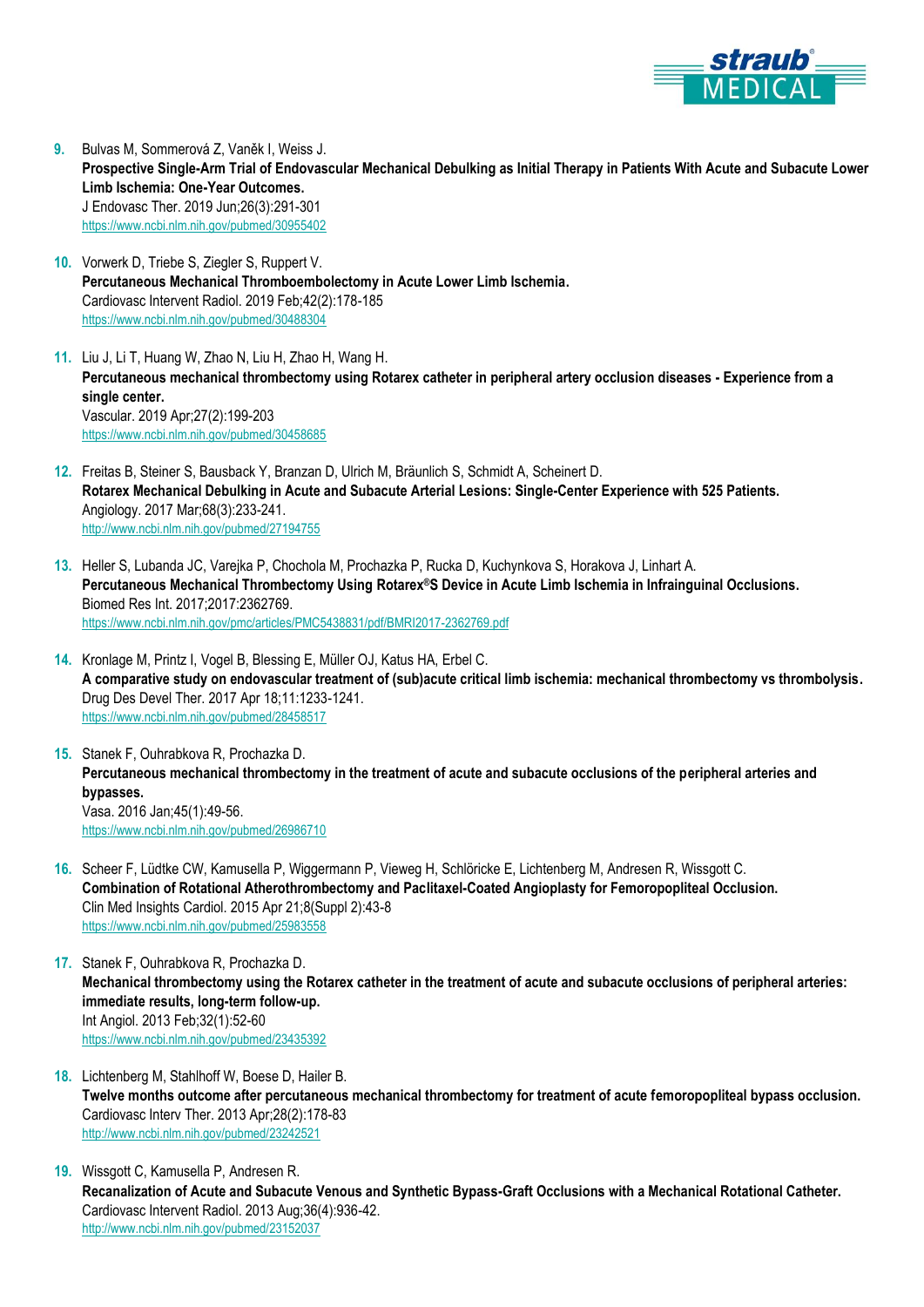

- **20.** Lichtenberg M, Käunicke M, Hailer B. **Percutaneous mechanical thrombectomy for treatment of acute femoropopliteal bypass occlusion.** Vascular Health and Risk Management 2012 May (8): 283 – 289. <https://www.ncbi.nlm.nih.gov/pubmed/22661895>
- **21.** Wissgott C, Kamusella P, Andresen R. **Treatment of femoropopliteal stenosis and occlusions with mechanical rotational catheters: comparison of results with the Rotarex and Pathway devices.** J Cardiovasc Surg (Torino). 2012 Apr; 53 (2): 177-86. <http://www.ncbi.nlm.nih.gov/pubmed/22456640>
- **22.** Wissgott C, Kamusella P, Andresen R. **Treatment of in-stent reocclusions of femoropopliteal arteries with mechanical rotational catheters.** Original text in German. RöFo 2011 Oct; 183(10): 939-44. <http://www.ncbi.nlm.nih.gov/pubmed/21894597>
- **23.** Wissgott C, Kamusella P, Andresen R. **Treatment of chronic occlusions of the iliac of femoropopliteal arteries with mechanical rotational catheters.** RöFo 2011 Oct; 183(10): 945-951. <http://www.ncbi.nlm.nih.gov/pubmed/21894596>
- **24.** Stanek F, Ouhrabkova R, Prochazka D. **Mechanical thrombectomy using the Rotarex catheter safe and effective method in the treatment of peripheral arterial thromboembolic occlusions.** Vasa. 2010 Nov;39(4):334-40. <http://www.ncbi.nlm.nih.gov/pubmed/21104623>
- **25.** Laganà D, Carrafiello G, Lumia D, Fontana F, Mangini M, Vizzari F.A, Piffaretti G, Fugazzola C. **Recanalisation of thrombotic arterial occlusions with rotational thrombectomy.** Radiol Med. 2011 Sep;116(6):932-44. <http://www.ncbi.nlm.nih.gov/pubmed/21311991>
- **26.** Silingardi R, Cataldi V, Moratto R, Azzoni I, Veronesi J, Coppi G. **Mechanical thrombectomy in in-stent restenosis: preliminary experience at the iliac and femoropopliteal arteries with the Rotarex System.** J Cardiovasc Surg (Torino). 2010 Aug; 51(4): 543-50. <http://www.ncbi.nlm.nih.gov/pubmed/20671638>
- **27.** Wissgott C, Kamusella P, Richter A, Klein-Weigel P, Schink T, Steinkamp HJ. **Treatment of acute femoropopliteal bypass graft occlusion: comparison of mechanical rotational thrombectomy with ultrasound-enhanced lysis.** Original text in German. RöFo 2008 Jun; 180(6): 547-552. <http://www.ncbi.nlm.nih.gov/pubmed/18484516>
- **28.** Wissgott C, Kamusella P, Richter A, Klein-Weigel P, Steinkamp HJ. **Mechanical rotational thrombectomy for treatment thrombolysis in acute and subacute occlusion of femoropopliteal arteries: retrospective analysis of the results from 1999 to 2005.** Original text in German. RöFo 2008 Apr; 180(4): 325-331. <http://www.ncbi.nlm.nih.gov/pubmed/18499908>
- **29.** Duc SR, Schoch E, Pfyffer M, Jenelten R, Zollikofer CL. **Recanalization of acute and subacute femoropopliteal artery occlusions with the Rotarex catheter: one year follow-up, single center experience.** Cardiovasc Intervent Radiol. 2005 Sep-Oct; 28(5): 603-610. <http://www.ncbi.nlm.nih.gov/pubmed/16132388>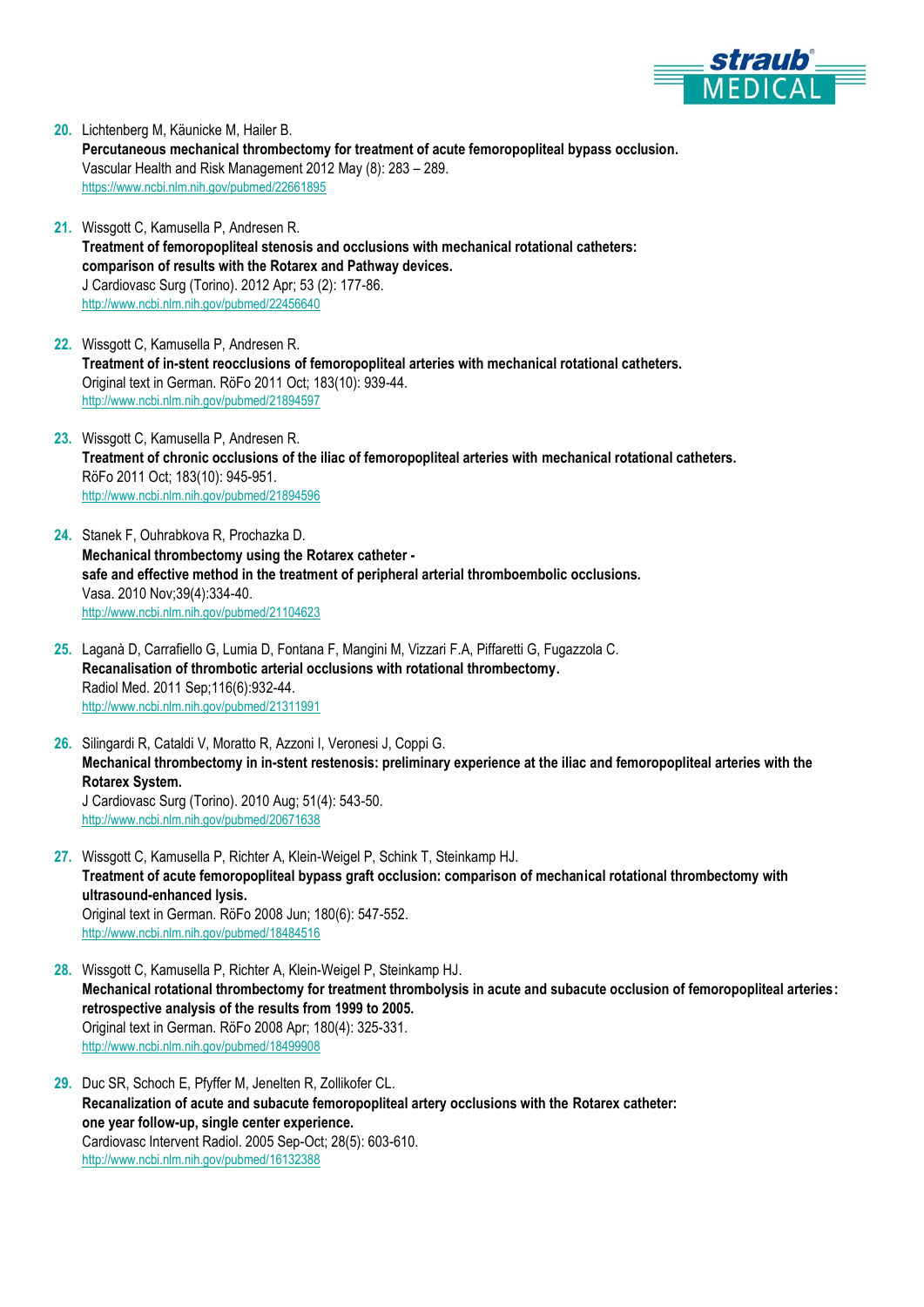

**30.** Zeller T.

**Recanalisation of thrombotic occlusions of pelvis-limb-supplying arteries and bypasses by rotational thrombectomy with particular consideration of the Straub- Rotarex-catheter.** Original text in German. VASA 2004; 33: Suppl.64 <http://econtent.hogrefe.com/doi/abs/10.1024/0301-1526.33.S64.32?journalCode=vas>

- **31.** Zeller T, Frank U, Bürgelin K, Müller C, Flügel P, Horn B, Schwarzwälder U, Neumann FJ. **Early experience with a rotational thrombectomy device for treatment of acute and subacute infra-aortic arterial occlusions.** J Endovasc Ther. 2003 Apr; 10(2): 322-331. <http://www.ncbi.nlm.nih.gov/pubmed/12877617>
- **32.** Zeller T, Frank U, Bürgelin K, Schwarzwälder U, Horn B, Flügel PC, Neumann FJ. **Long-term results after recanalization of acute and subacute thrombotic occlusions of the infra-aortic arteries and bypass-grafts using a rotational thrombectomy device.** Original text in German. RöFo 2002 Dec; 174(12):1559-1565. <http://www.ncbi.nlm.nih.gov/pubmed/12471529>
- **33.** Bérczi V, Deutschmann HA, Schedlbauer P, Tauss J, Hausegger KA. **Early experience and midterm follow-up results with a new, rotational thrombectomy catheter.** Cardiovasc Intervent Radiol 2002 Jul-Aug; 25(4); 275-281. <http://www.ncbi.nlm.nih.gov/pubmed/12042988>
- **34.** Schmitt EM.
	- **Thrombectomy with the Straub- Rotarex-Catheter in acute and subacute occlusions of leg arteries: A Multicentre Study.** Original text in German. Med. Dissertation. Basel 2002 Printed version available upon request
- **35.** Zeller T, Müller C, Frank U, Bürgelin K, Horn B, Roskamm H. **The Straub-Rotarex® thrombectomy device: initial experience.** Original text in German. RöFo 2001 Jul; 173(7): 626-31. <http://www.ncbi.nlm.nih.gov/pubmed/11512235>
- **36.** Jäger K.A., Schmidt E.M., Schmidt H.E., Labs K.H. **Peripheral thrombectomy with a new Straub-Rotarex-Catheter: A Multicenter Study.** International Angiology 2000 Jun; 19 (supplement 1 to issue no.2) 17 a Printed version available upon request
- **37.** Schmitt HE, Jäger KA, Jacob AL, Mohr H, Labs KH, Steinbrich W. **A new rotational thrombectomy catheter: system design and first clinical experiences.** Cardiovasc Intervent Radiol 1999 Nov-Dec; 22(6): 504-509 <http://www.ncbi.nlm.nih.gov/pubmed/10556411>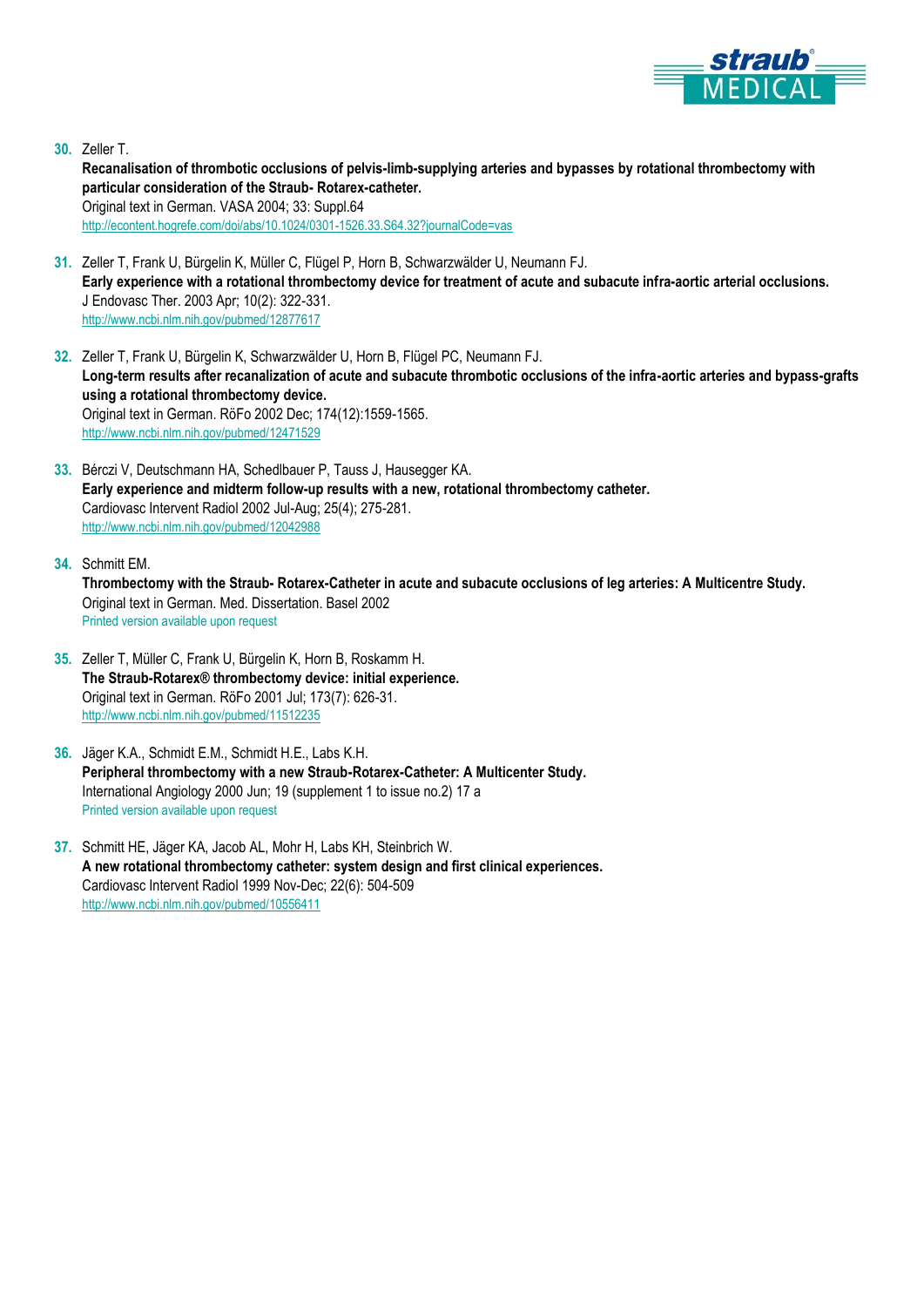

#### **Case Reports**

- **1.** Caetano AP, Gomes FV, Bilhim T, Coimbra É, Neves J. **Percutaneous Mechanical Thrombectomy with Rotarex Using the Retrograde Posterior Tibial Artery Approach for Recanalization of Superficial Femoral Artery In-Stent Occlusion.** J Vasc Interv Radiol. 2019 Apr 16. pii: S1051-0443(18)31822-0 <https://www.ncbi.nlm.nih.gov/pubmed/31003846>
- **2.** Giusca S, Eisele T, Raupp D, Eisenbach C, Korosoglou G. **Successful carbon dioxide angiography guided endovascular thrombectomy of the superficial femoral artery in a young patient with critical limb ischemia.** Heart Vessels. 2017 Mar;32(3):359-363 <https://www.ncbi.nlm.nih.gov/pubmed/27663555>
- **3.** Eisele T, Muenz BM, Korosoglou G. **Successful Endovascular Repair of an Iatrogenic Perforation of the Superficial Femoral Artery Using Self-Expanding Nitinol Supera Stents in a Patient with Acute Thromboembolic Limb Ischemia.** Case Rep Vasc Med. 2016;2016:7376457 <https://www.hindawi.com/journals/crivam/2016/7376457/>
- **4.** Kilickesmez O, Oguzkurt L. **Mechanical Thrombectomy with Rotarex System in Buerger's Disease.** J Clin Imaging Sci. 2015; 5: 14. <http://www.ncbi.nlm.nih.gov/pmc/articles/PMC4374197/>

# **Upper extremity arteries**

#### **Case Reports**

- **1.** Silingardi R, Lauricella A, Cataldi V, Njila MK, Coppi G. **Mechanical thrombectomy in proximal subclavian artery in-stent occlusion.** Cardiovasc Interv Ther. 2014 Apr;29(2):140-5. <http://www.ncbi.nlm.nih.gov/pubmed/23943249>
- **2.** Lichtenberg M, Kaeunicke M, Lukat M, Hailer B. **Retrograde rotational thrombectomy with the Rotarex® catheter system: treatment option for an acute thrombotic occlusion of a subclavian artery.** Vascular Health and Risk Management Sep 2011(7): 623-627. <https://www.ncbi.nlm.nih.gov/pubmed/22102785>
- **3.** Zeller T, Frank U, Bürgelin K, Sinn L, Horn B, Schwarzwälder U, Roskamm H, Neumann FJ. **Treatment of acute embolic occlusions of the subclavian and axillary arteries using a rotational thrombectomy device.** Vasa. 2003 May; 32(2): 111-116. <https://www.ncbi.nlm.nih.gov/pubmed/12945107>
- **4.** Zeller T, Frank U, Bürgelin K, Sinn L, Horn B, Roskamm H. **Acute thrombotic subclavian artery occlusion treated with a new rotational thrombectomy device.** J Endovasc Ther. 2002 Dec; 9(6): 917-921. <http://www.ncbi.nlm.nih.gov/pubmed/12546597>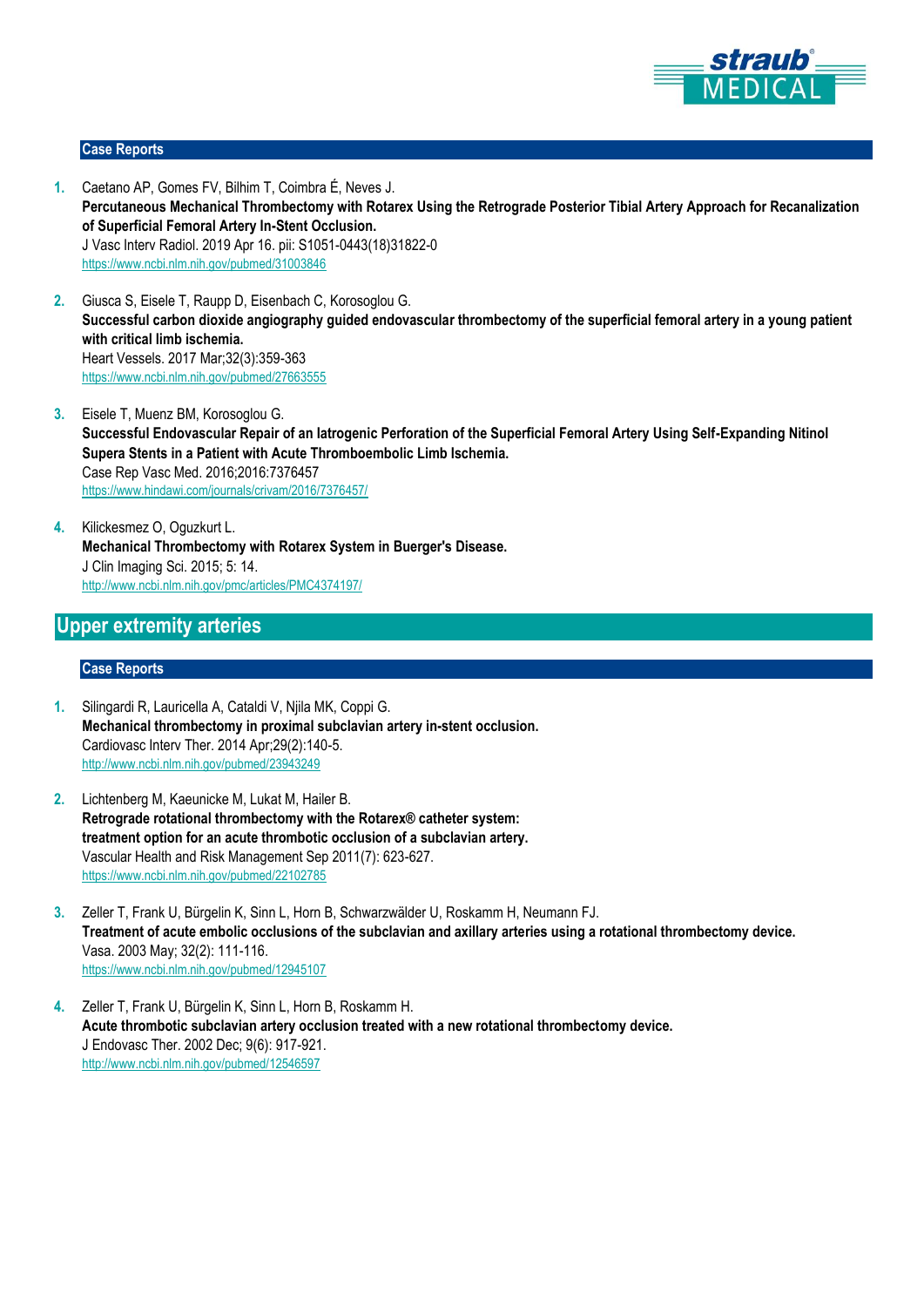

## **Visceral arteries**

#### **Clinical Studies**

**1.** Freitas B, Bausback Y, Schuster J, Ulrich M, Bräunlich S, Schmidt A, Scheinert D. **Thrombectomy Devices in the Treatment of Acute Mesenteric Ischemia: Initial Single-Center Experience.** Ann Vasc Surg. 2018 Aug;51:124-131 <https://www.ncbi.nlm.nih.gov/pubmed/29455017>

#### **Case Reports**

- **1.** Zhang Z, Chen X, Li C, Feng H, Yu H, Zhu R. **Percutaneous Mechanical Thrombectomy for Acute Superior Mesenteric Artery Embolism: Preliminary Experience in Five Cases.** Ann Vasc Surg. 2020 Feb;63:186-192. <https://www.ncbi.nlm.nih.gov/pubmed/31629130>
- **2.** Latacz P, Simka M, Mrowiecki T. **Endovascular embolectomy of the superior mesenteric artery using the Rotarex® system for the treatment of acute mesenteric ischemia.** Pol Arch Med Wewn. 2016;126 (3): 196-197 [http://pamw.pl/sites/default/files/165\\_Latacz.pdf](http://pamw.pl/sites/default/files/165_Latacz.pdf)
- **3.** Taboada R, Capel A. **Cauda equine syndrome due to aortic saddle embolism. Use of thrombectomy device.** Intervencionismo. 2016;16(1):43-46 <http://revistaintervencionismo.com/wp-content/uploads/2016/01/20161Casoclinico1.pdf>
- **4.** Kuhelj D, Kavcic P, Popovic P. **Percutaneous mechanical thrombectomy of superior mesenteric artery embolism.** Radiol Oncol. 2013 Jul 30;47(3):239-43. doi: 10.2478/raon-2013-0029. eCollection 2013. <https://www.ncbi.nlm.nih.gov/pubmed/24133388>
- **5.** Goltz JP, Petritsch B, Spor L, Hahn D, Kickuth R. **Acute thromboembolic occlusion of the superior mesenteric artery following covered stent occlusion in the superior mesenteric artery: endovascular therapy using mechanical rotational thrombectomy.** Vasa. 2012 Sep; 41(5): 375-9. <http://www.ncbi.nlm.nih.gov/pubmed/22915536>
- **6.** Lichtenberg M, Hailer B. **Recanalisation of an acutely thrombosed aortic stent graft using rotational thrombectomy.** Original text in German, Zeitschrift für Gefässmedizin 2010; 7(2), 16-21. <https://www.kup.at/journals/inhalt/1221.html>
- **7.** Loupatatzis C, Stoupis C, Seiler C, Candinas D, Do DD, Triller J. **Use of Mechanical Thrombectomy Device to Recanalize a Subacutely Occluded Aortohepatic Bypass After Orthotopic Liver Transplantation.** Journal of Endovascular Therapy: June 2005, Vol. 12, No.3, pp. 401- 404. [https://www.ncbi.nlm.nih.gov/pubmed/15943518](http://jet.sagepub.com/content/12/3/401.abstract)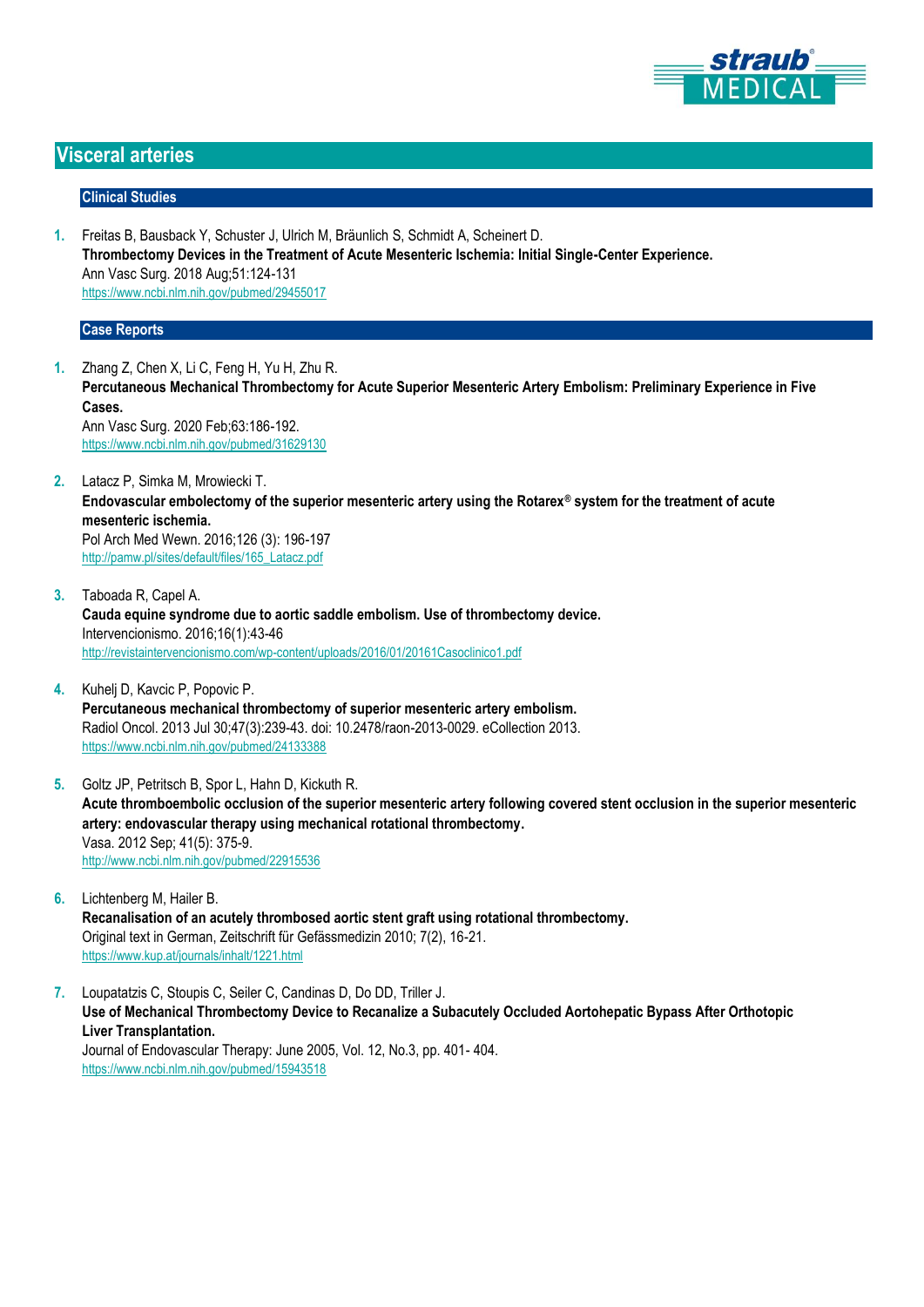

## **Veins**

#### **Case Reports**

- **1.** Lou WS, Gu JP, He X, Chen L, Su HB, Chen GP, Song JH, Wang T. **Endovascular Treatment for Iliac Vein Compression Syndrome: A Comparison between the Presence and Absence of Secondary Thrombosis.** Korean J Radiol. 2009 Mar- Apr; 10(2): 135-143. https://www[.ncbi.nlm.nih.gov/pubmed/19270859](https://www.ncbi.nlm.nih.gov/pubmed/19270859)
- **2.** Shi HJ, Huang YH, Shen T, Xu Q. **Percutaneous mechanical thrombectomy combined with catheter-directed thrombolysis in the treatment of symptomatic lower extremity deep venous thrombosis.** Eur J Radiol. 2009 Aug;71(2):350-5 <http://www.ncbi.nlm.nih.gov/pubmed/18524519>
- **3.** Quateen A, Pech M, Berg T, Bergk A, Podrabsky P, Felix R, Ricke J. **Percutaneous transjugular direct porto-caval shunt in patients with Budd-Chiari syndrome.** Cardiovasc Intervent Radiol. 2006 Jul-Aug; 29(4): 565-70. <http://www.ncbi.nlm.nih.gov/pubmed/16729230>

## **In-vitro**

- **1.** Rusch R, Trentmann J, Hummitzsch L, Rusch M, Aludin S, Haneya A, Albrecht M, Puehler T, Cremer J, Berndt R. **Effectiveness and Safety of Percutaneous Thrombectomy Devices: Comparison of Rotarex and Angiojet in a Physiological Circulation Model.** Eur J Vasc Endovasc Surg. 2020 Jun;59(6):983-989. <https://www.ncbi.nlm.nih.gov/pubmed/32063465>
- **2.** Minko P, Bücker A, Laschke M, Menger M, Bohle R, Katoh M. **Mechanical thrombectomy of iliac vein thrombosis in a pig model using the Rotarex and Aspirex catheters.** Cardiovasc Intervent Radiol. 2014 Feb;37(1):211-7. https://www.ncbi.nlm.nih.gov/pubmed/23748731
- **3.** Krueger K, Deissler P, Coburger S, Fries JW, Lackner K. **How thrombus model impacts the in vitro study of interventional thrombectomy procedures.** Invest Radiol. 2004 Oct; 39(10): 641-648. <http://www.ncbi.nlm.nih.gov/pubmed/15377944>
- **4.** Müller-Hülsbeck S, Dimitte DN, Jahnke T, Hedderich J, Grimm J, Heller M. **In-vitro comparison of the effectiveness of different high-speed rotatory catheters.** Original text in German. RöFo 2003 Mar; 175(3): 406-412. <http://www.ncbi.nlm.nih.gov/pubmed/12635019>
- **5.** Zana K, Otal P, Fornet B, Forrai G, Chabbert V, Smayra T, Joffre F, Rousseau H. **In vitro evaluation of a new rotational thrombectomy device: the Straub Rotarex catheter.** Cardiovasc Intervent Radiol. 2001 Sep-Oct; 24(5): 319-323. <http://www.ncbi.nlm.nih.gov/pubmed/11815837>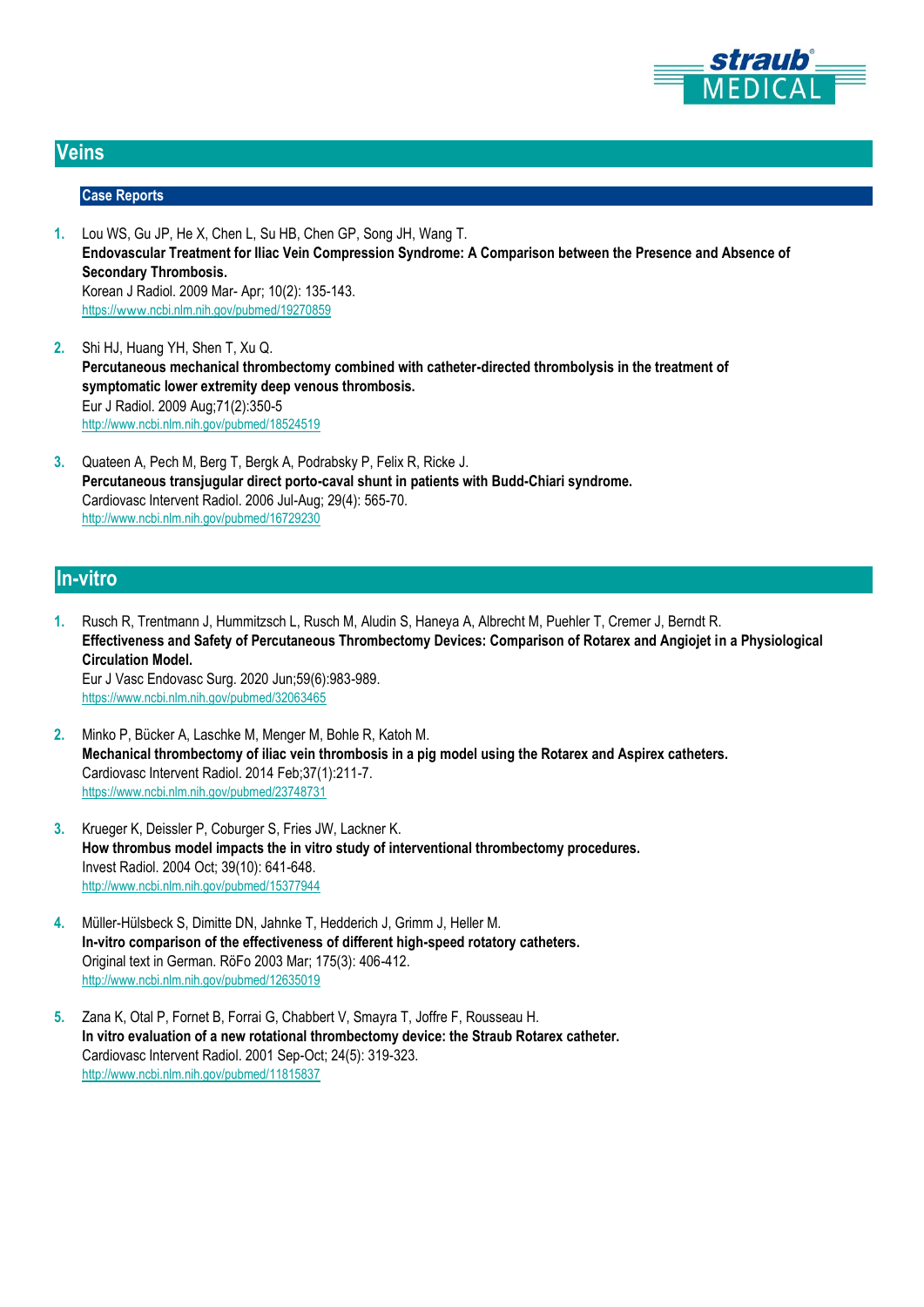

## **Literature reviews**

- **1.** Loffroy R, Falvo N, Galland C, Fréchier L, Ledan F, Midulla M, Chevallier O. **Percutaneous Rotational Mechanical Atherectomy Plus Thrombectomy Using Rotarex S Device in Patients With Acute and Subacute Lower Limb Ischemia: A Review of Safety, Efficacy, and Outcomes.** Front Cardiovasc Med. 2020 Oct 22;7:557420. <https://www.ncbi.nlm.nih.gov/pmc/articles/PMC7642033/pdf/fcvm-07-557420.pdf>
- **2.** Bulvas M. **Removal of Peripheral Arterial Occlusive Material with the Rotarex® S Device: Mechanical Atherothrombectomy.** Surg Technol Int. 2020 May 28;36:225-232. <http://surgicaltechnology.com/OpenAccess/1276-Bulvas-CV-FINAL-cr.pdf>
- **3.** Fluck F, Augustin AM, Bley T, Kickuth R. **Current Treatment Options in Acute Limb Ischemia.** Rofo. 2020 Apr;192(4):319-326. <https://www.ncbi.nlm.nih.gov/pubmed/31461761>
- **4.** Bulvas M. **Mechanical atherothrombectomy in the treatment of peripheral arterial in-stent occlusions.** Vascular. 2020 Apr;28(2):152-158 https://pubmed.ncbi.nlm.nih.gov/31880994/
- **5.** Lichtenberg M, Korosoglou G. **Atherectomy plus antirestenotic therapy for SFA lesions: evolving evidence for better patency rates in complex lesions.** J Cardiovasc Surg (Torino). 2019 Apr;60(2):205-211 <https://www.ncbi.nlm.nih.gov/pubmed/30650960>
- **6.** Stanek F, Ouhrabkova R, Prochazka D. **Could mechanical thrombectomy replace thrombolysis in the treatment of acute and subacute limb ischemia?** Minerva Cardioangiol. 2019 Jun;67(3):234-245 <https://www.ncbi.nlm.nih.gov/pubmed/30160083>
- **7.** Pongas D, Pernes J-M. **Désobstruction endovasculaire des occlusions artérielles aiguës, sub-aiguës et chroniques - La thrombectomie mécanique par le système ROTAREX®** Original text in French. Cardiologie pratique, 2018, March 15 <https://www.cardiologie-pratique.com/cathlab/article/desobstruction-endovasculaire-occlusions-arterielles-aigues-sub-aigues-chroniques>
- **8.** Lichtenberg M, Stahlhoff W.F. **Endovascular-first strategy for acute and subacute limb ischaemia: Potential benefits of a pure mechanical thrombectomy approach. Comment on Stanek et al, p.49-56** Vasa 2016 45(1): 7-9. <http://www.ncbi.nlm.nih.gov/pubmed/26986704>
- **9.** Scheer F, Vieweg H, Wissgott C. **Peripheral Endovascular Thrombectomy.** Original text in German. Interventionelle Radiologie Scan 2015; 03(02): 139-154 <http://dx.doi.org/10.1055/s-0034-1391943>
- **10.** Lichtenberg M, Stahlhoff FW, Boese D. **Endovascular treatment of acute limb ischemia and proximal deep vein thrombosis using rotational thrombectomy: A review of published literature.** Cardiovasc Revasc Med. 2013 Nov-Dec;14(6):343-8 <http://www.ncbi.nlm.nih.gov/pubmed/24060441>
- **11.** Wissgott C, Kamusella P, Andresen R. **Percutaneous mechanical thrombectomy: advantages and limitations.** Cardiovasc Surg (Torino). 2011 Aug; 52(4): 477-84. <http://www.ncbi.nlm.nih.gov/pubmed/21792155>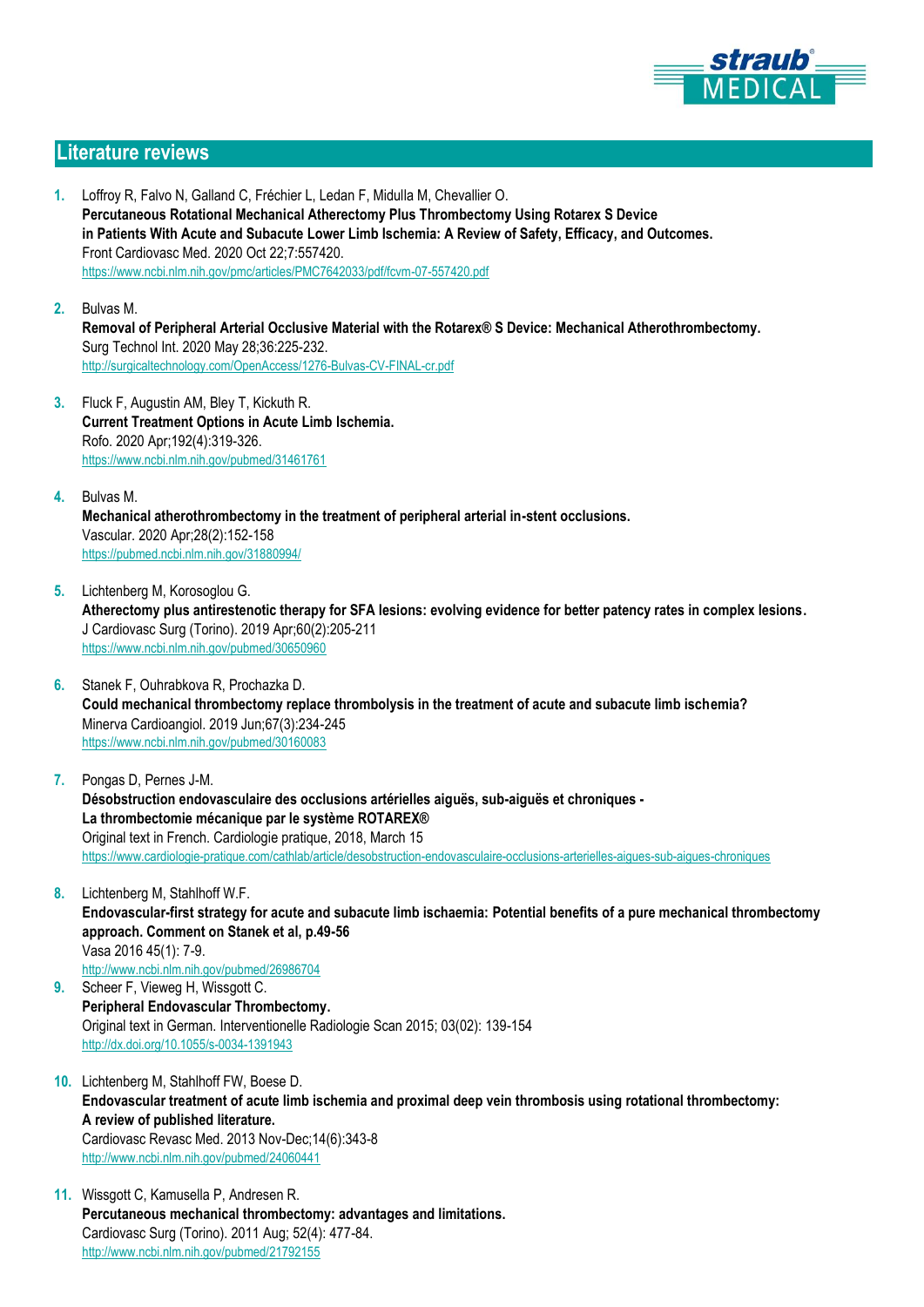

**12.** Bent CL, Sahni VA, Matson MB. **The radiological management of the thrombosed arteriovenous dialysis fistula.** Clin Radiol. 2011 Jan;66(1):1-12. <https://www.ncbi.nlm.nih.gov/pubmed/21147293>

- **13.** Lichtenberg M. **Percutaneous mechanical thrombectomy by means of rotational thrombectomy. Current study situation.** Original text in German. Med Klin (Munich). 2010 Oct; 105(10):705-10. <http://www.ncbi.nlm.nih.gov/pubmed/20981589>
- **14.** Horsch AD, van Oostayen J, Zeebregts CJ, Reijnen MM. **The Rotarex® and Aspirex® mechanical thrombectomy devices.** Surg Technol Int. 2009; 18: 185-92. <http://www.ncbi.nlm.nih.gov/pubmed/19579204>
- **15.** Vorwerk D.

**Mechanical thrombectomy is an alternative way to go: The European experience. Commentary on: quality improvement guidelines for percutaneous management of acute limb ischemia.** Cardiovasc Intervent Radiol. 2006 Jan-Feb; 29(1): 7-10. <http://www.ncbi.nlm.nih.gov/pubmed/16184322>

**16.** Müller-Hülsbeck S, Jahnke T.

**Peripheral arterial applications of percutaneous mechanical thrombectomy.** Tech Vasc Interv Rad 2003 Vol 6, No1 (March), pp. 22-34. <http://www.ncbi.nlm.nih.gov/pubmed/12772126>

**17.** Vorwerk D.

**Mechanical thrombectomy in acute and subacute leg ischemia.** Acta Chir Belg. 2003 Nov-Dec; 103(6): 548-554. <http://www.ncbi.nlm.nih.gov/pubmed/14743557>

## **Unpublished Case Reports**

**1.** Zhang Z.

**Percutaneous Mechanical Thrombectomy of Acute Superior Mesentric Artery Embolus using the Straub Rotarex®S Catheter** Department of Vascular Surgery, Beijing Friendship Hospital, Capital Medical University, Beijing, China, 2019 <http://www.straubmedical.com/userdata/uploads/casereport-zhe-zhang-ci-final.pdf>

**2.** Jacke C.

**Ultrasound-guided mechanical thrombectomy of a moderate External Iliac Artery (EIA)-Stenosis with the mechanical Rotarex®S 8F catheter system in a complex case**

Angiology Department, Alfried Krupp Hospital Rüttenscheid, Essen, Germany, 2019 <http://www.straubmedical.com/userdata/uploads/case-report-dr.-med.-christian-jacke-en-final.pdf>

**3.** Bulvas M.

**Mechanical Atherothrombectomy (MATH) in the Treatment of Chronic Occlusions of the Popliteal Artery.** Cardiol Cardiovasc Med 2019; 3 (5): 248-257 <http://www.fortunejournals.com/articles/mechanical-atherothrombectomy-math-in-the-treatmentnbspof-chronic-occlusions-of-the-popliteal-artery.pdf>

**4.** Beran J.

**Recanalization of a short chronic occlusion of the femoral artery using a Rotarex®S 8F catheter.** Institute for Clinical and Experimental Medicine (IKEM) Prague, Czech Republic, 2019 <http://www.straubmedical.com/userdata/uploads/case-report-mudr.-jan-beran-prague.pdf>

**5.** Porod J

**Recanalization of a thrombosed A-V shunt in the upper left limb using Rotarex®S catheter.** Angio a.s. private clinic in Příbram, Czech Republic, 2019 <http://www.straubmedical.com/userdata/uploads/recanalization-of-a-thrombosed-a-v-shunt-in-the-upper-left-limb-using-rotarexs-catheter.pdf>